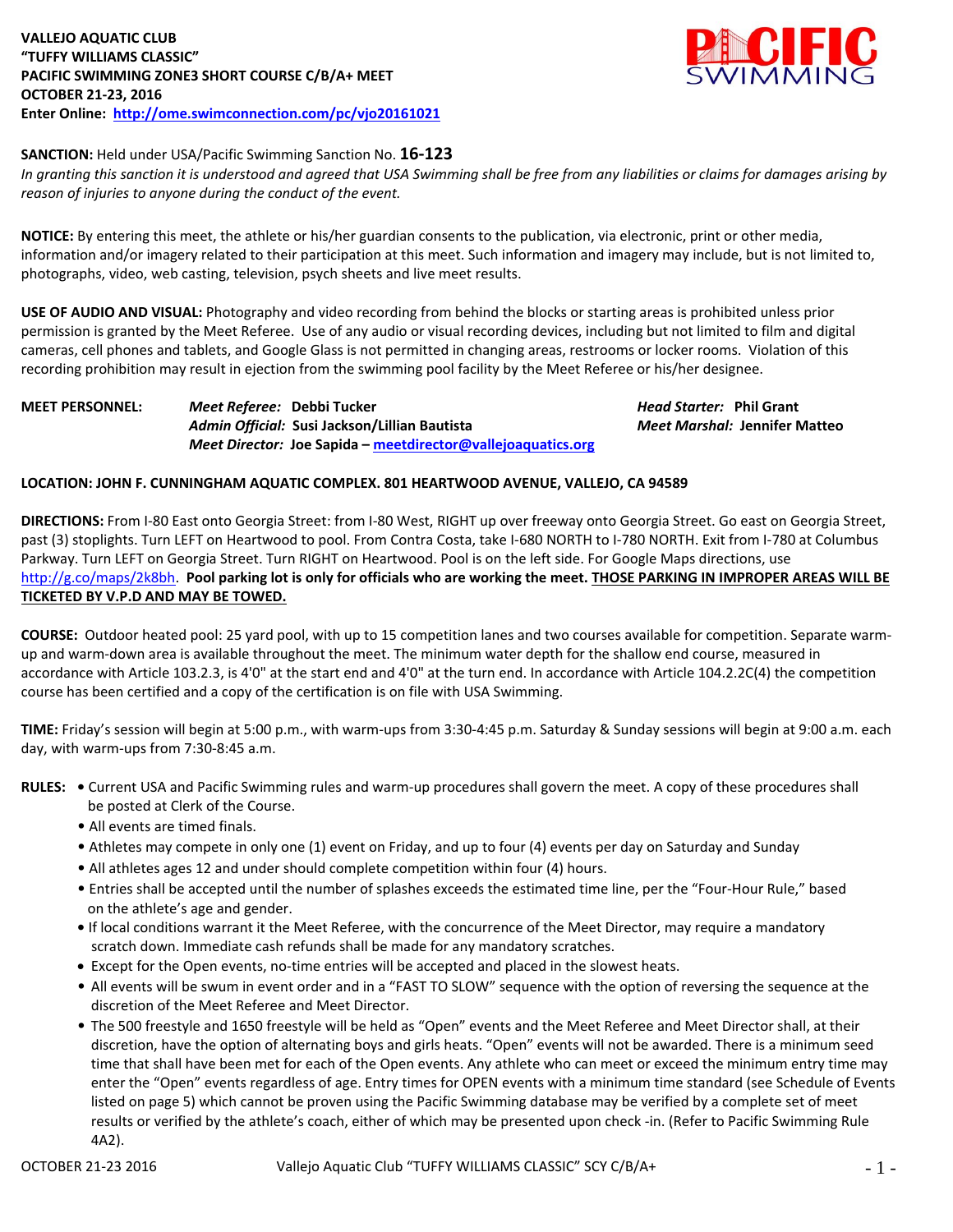- Athletes entering the 400 I.M. shall have met the minimum time standard.
- Athletes entering the 500 and 1650 freestyle events shall provide their own timers and lap counters.
- **All coaches and deck officials shall visibly display their current USA Swimming membership card**.

**UNACCOMPANIED ATHLETES:** Any USA Swimming athlete-member competing at the meet shall be accompanied by a USA Swimming member-coach for the purposes of athlete supervision during warm-up, competition and warm-down. If a coach-member of the athlete's USA Swimming Club does not attend the meet to serve in said supervisory capacity, it is the responsibility of the athlete or the athlete's legal guardian to arrange for supervision by a USA Swimming member-coach. The meet director or meet referee may assist the athlete in making arrangements for such supervision; however, it is recommended that such arrangements be made in advance of the meet by the athlete's USA Swimming Club Member-Coach.

**RACING STARTS:** Any athlete entered in the meet shall be certified by a USA Swimming member-coach as being proficient in performing a racing start or shall start each race from within the water. When unaccompanied by a member-coach, it is the responsibility of the athlete or the athlete's legal guardian to ensure compliance with this requirement.

### **RESTRICTIONS:**

- Smoking and the use of other tobacco products is prohibited on the pool deck, in the locker rooms, in spectator seating on standing areas and in all areas used by athletes, during the meet and during warm-up periods.
- Sale and use of alcoholic beverages is prohibited in all areas of the meet venue.
- No glass containers are allowed in the meet venue.
- No propane heater is permitted except for snack bar/meet operations.
- All shelters must be properly secured.
- Pop-ups and tents will not be allowed on deck, except at the west end of the pool. For Fire and Safety purposes, the coaches' area is for coaches only. Athletes may check in with their coaches but cannot stay there.
- NO pets allowed on deck, other than service assistance animals.
- Changing into or out of swimsuits other than in locker rooms or other designated areas is prohibited.
- Destructive devices, to include but not limited to, explosive devices and equipment, firearms (open or concealed), blades, knives, mace, stun guns and blunt objects are strictly prohibited in the swimming facility and its surrounding areas. If observed, the Meet Referee or his/her designee may ask that these devices be stored safely away from the public or removed from the facility. Noncompliance may result in the reporting to law enforcement authorities and ejection from the facility. Law enforcement officers (LEO) are exempt per applicable laws.

### **ELIGIBILITY:**

- Athletes shall be current members of USA Swimming and enter their name and registration number on the meet entry card as they are shown on their Registration Card. If this is not done, it may be difficult to match the athlete with the registration database. The meet host shall check all athlete registrations against the SWIMS database and if not found to be registered, the Meet Director shall accept the registration at the meet (a \$10 surcharge will be added to the regular registration fee). Duplicate registrations will be refunded by mail.
- Athletes in the "A" Division shall have met at least USA Swimming Motivational "A" minimum time standard. Athletes in the "B" Division shall have met at least the listed "B" minimum time standard. All entry times slower than the listed "B" time standard shall be in the "C" Division.
- Entries with **"NO TIME" will be accepted (Exception-Open Events, 400 I.M. see rules.)**
- Disabled athletes are welcome to attend this meet and should contact the Meet Director or Meet Referee regarding any special accommodations on entry times and seeding per Pacific Swimming policy.
- Age on the first day of the meet shall determine the athlete's age for the entire meet.

**ENTRY FEES:** \$4.00 per event plus \$**8.00** participation fee per athlete. Entries will be rejected if payment is not sent at time of request. No refunds will be made except mandatory scratch downs. Fees for entries in the OPEN events that cannot be proved in the computer database, by a set of complete meet results or verified by the athlete's coach, will not be refunded.

**ONLINE ENTRIES:** To enter online go to **<http://ome.swimconnection.com/pc/vjo20161021>** to receive an immediate entry confirmation. This method requires payment by credit card. Swim Connection, LLC charges a processing fee for this service, equal to \$1 per athlete plus 5% of the total Entry Fees. Please note that the processing fee is a separate fee from the Entry Fees. If you do not wish to pay the processing fee, enter the meet using a mail entry. **Entering online is a convenience, is completely voluntary, and is in no way required or expected of an athlete by Pacific Swimming.** Online entries will be accepted through 11:59pm on Monday, **October 10, 2016**.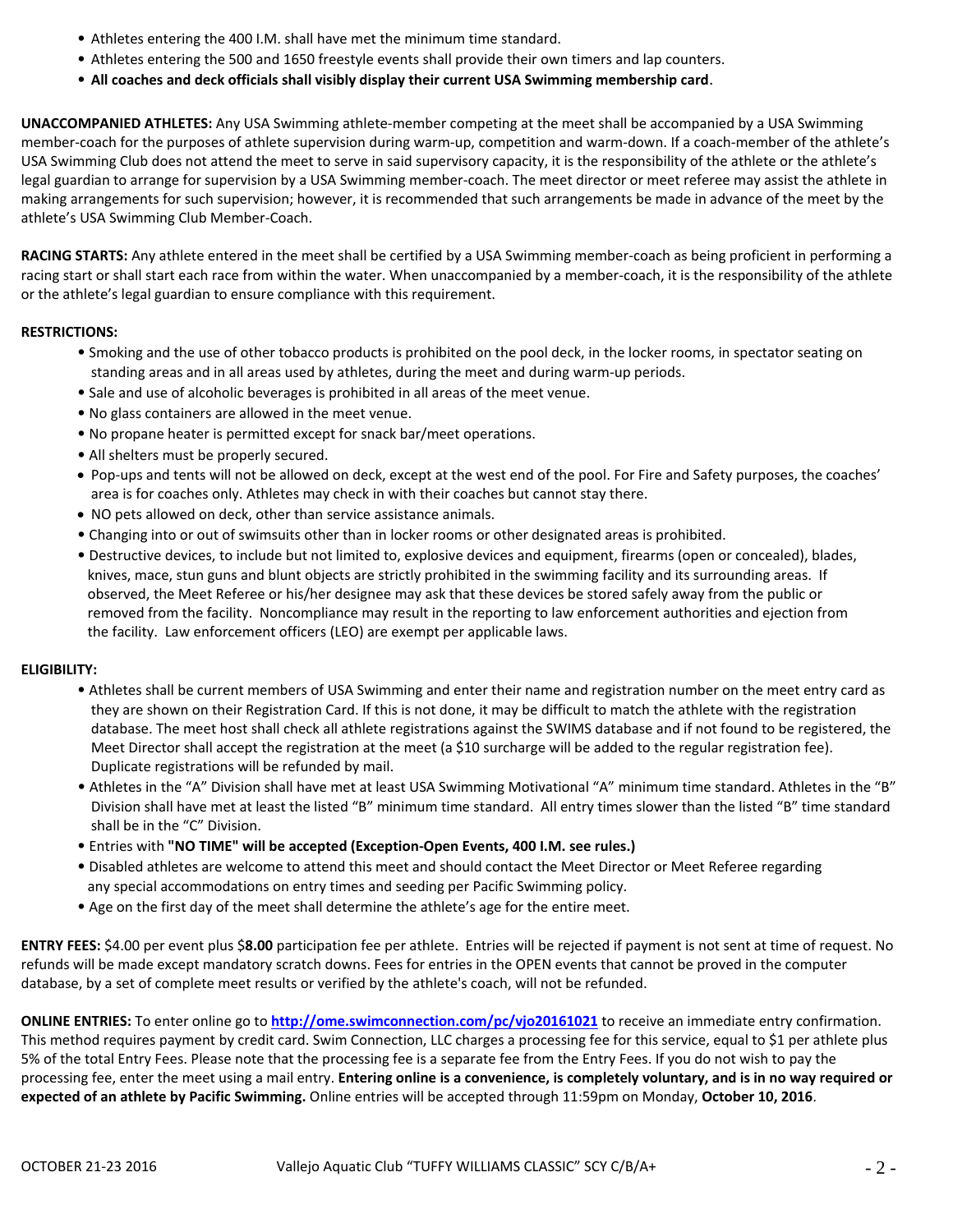**MAILED OR HAND DELIVERED ENTRIES**: Entries shall be on the attached consolidated entry form. Forms shall be filled out completely and printed clearly with athlete's best time. Entries shall be postmarked by midnight or hand delivered by 6:30 p.m, **on Monday October 10, 2016.** No late entries will be accepted. Requests for confirmation of receipt of entries should include a selfaddressed envelope.

**Make check payable to**: **"Vallejo Aquatic Club" or "VJO" Mail entries to: VJO Meet Director Re: Swim Meet Entries P.O. Box 5846 Vallejo, CA 94591-5846**

**CHECK-IN:** The meet shall be deck seeded. Athletes shall check-in at the Clerk-of-Course. No event shall be closed more than 30 minutes before the scheduled start of the session. Close of check-in for all individual events shall be no more than 60 minutes before the estimated time of the start of the first heat of the event. Athletes who do not check in shall not be seeded and shall not be allowed to compete in that event.

**SCRATCHES:** Any athletes not reporting for or competing in an individual timed final event that they have checked in for shall not be penalized. Athletes who must withdraw from an event after it is seeded are requested to inform the referee immediately.

**AWARDS:** Ribbons shall be awarded to 1st through 8th place finishers in the A+, B and C divisions for each event and age group. 13 & OV events will be awarded as 13-14 and 15-16, 17-18 Age Groups. Athletes aged 19 and over shall not be awarded. "A" medals shall be awarded to athletes achieving new "A" times swum during this meet only. Open events shall not be awarded.

**AWARDS SHALL BE PICKED UP ON SUNDAY BY A CLUB'S COACH OR CLUB REPRESENTATIVE. AWARDS WILL NOT BE MAILED. AWARDS THAT ARE NOT PICKED UP AT THE MEET (ONLY FOR ZONE 3 CLUBS) SHALL BE AVAILABLE AT THE NEXT ZONE 3 BOARD MEETING. NON ZONE 3 CLUBS AND UNATTACHED ATHLETES MUST COORDINATE WITH THE AWARDS DESK FOR PICK UP &/OR DELIVERY OF AWARDS AND FOR THOSE AWARDS NOT PICKED UP, PRE-PAID ENVELOPES MUST BE PROVIDED. AWARDS WILL NOT BE INDIVIDUALLY DISTRIBUTED THROUGHOUT THE MEET.**

**ADMISSION:** FREE. A three-day program will be available for \$5.00.

**SNACK BAR & HOSPITALITY:** A snack bar will be available throughout the competition. Coaches and working deck officials will be provided lunch. Hospitality will serve refreshments to timers and volunteers.

**MISCELLANEOUS:** No overnight parking is allowed. Facilities will not be provided after meet hours.

**MINIMUM OFFICIALS**: At least seven days prior to the start of the meet, meet management (Meet Director and/or Meet Referee) shall contact a representative from each club participating in the meet, and provide a preliminary inventory of the officials that club is required to provide for each session. Each club shall, by the start of the meet, provide to the Meet Director or designee a list of Officials who have agreed to represent that club during each session of the meet.

At the meet, meet management shall conduct an inventory of officials, and shall compare the number of athletes entered in each session by each club with the number of officials present representing each club. If meet management certifies that a club has not provided sufficient officials for any session of the meet in accordance with the table below, excluding finals in a trials and finals meet, the club will be fined \$100 per missing official per session of the meet.

| Club athletes entered in session | Trained and carded officials required |
|----------------------------------|---------------------------------------|
| $1 - 10$                         |                                       |
| $11 - 25$                        |                                       |
| 26-50                            |                                       |
| $51 - 75$                        |                                       |
| 76-100                           |                                       |
| 100 or more                      |                                       |

\*Zone 3 will include assigned and working Colorado, Intermediary/ Chief Timing Judge, and Computer operator in the count of officials for a session although these positions are not carded. Zone 3 will accept uncarded Trainees in the count of officials for up to two sessions. Clubs may use officials "borrowed" from other teams, or unattached officials at the meet who agree, to fulfill their obligation under the rule.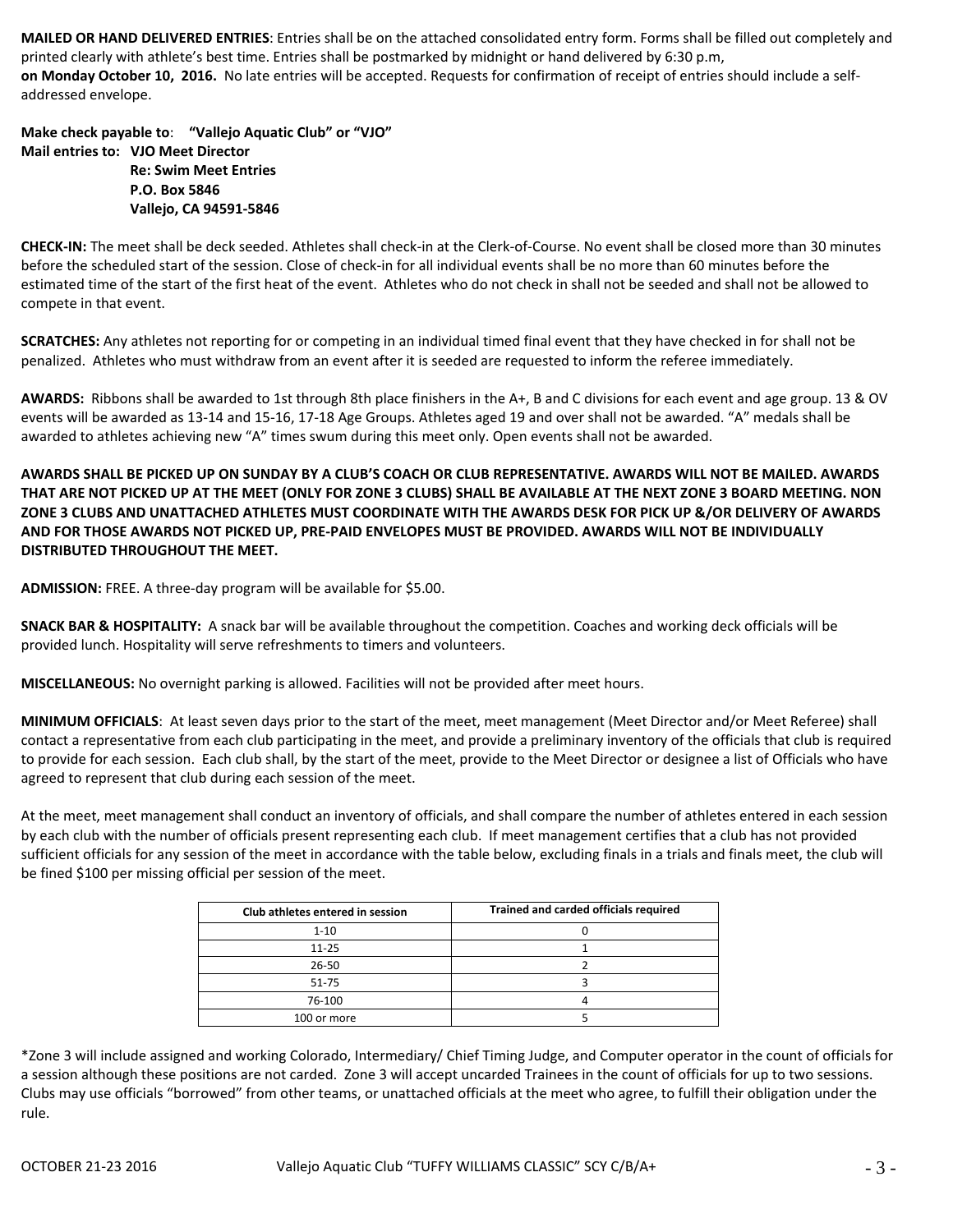## **EVENT SUMMARY**

| <b>FRIDAY</b> |                  |                  |           |  |  |  |  |  |
|---------------|------------------|------------------|-----------|--|--|--|--|--|
| 8 & UN        | $9 - 10$         | 11-12            | $13-UP$   |  |  |  |  |  |
| 1650 FREE     | 200 IM           | 200 IM           | 1650 FREE |  |  |  |  |  |
|               | <b>1650 FREE</b> | <b>1650 FREE</b> |           |  |  |  |  |  |

|                 | <b>SATURDAY</b> |            |                 | <b>SUNDAY</b> |                |           |                |  |
|-----------------|-----------------|------------|-----------------|---------------|----------------|-----------|----------------|--|
| 8 & UN          | $9-10$          | $11 - 12$  | $13-UP$         |               | $9-10$         | $11 - 12$ | 13-UP          |  |
| 50 Free         | 50 Free         | 50 Free    | 200 I.M.        | 50 Back       | 50 Back        | 50 Back   | 200 Free       |  |
| <b>50 Fly</b>   | 50 Flv          | 50 Flv     | 200 Breast      | 25 Flv        | <b>100 Flv</b> | 100 Fly   | 100 Back       |  |
| 25 Back         | 100 Back        | 100 Back   | 100 Fly         | 100 I.M.      | 100 I.M.       | 100 I.M.  | <b>200 Fly</b> |  |
| 25 Breast       | 50 Breast       | 200 Free   | 200 Back        | 50 Breast     | 100 Breast     | 100 Free  | 50 Free        |  |
| <b>500 Free</b> | <b>500 Free</b> | 100 Breast | 100 Free        | 25 Free       | 100 Free       | 50 Breast | 100 Breast     |  |
|                 |                 | 500 Free   | <b>500 Free</b> |               |                | 400 I.M.  | 400 I.M.       |  |

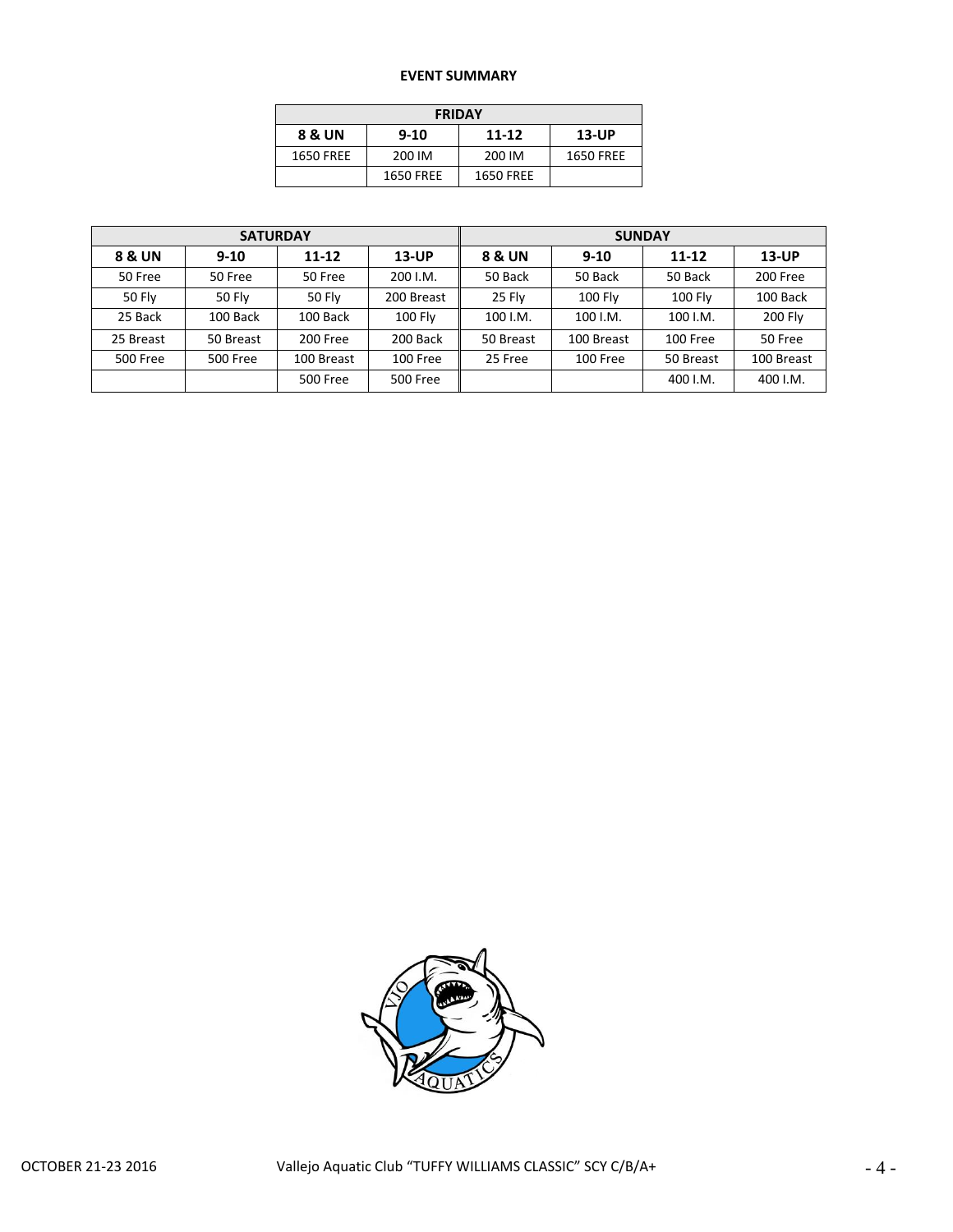## **VALLEJO AQUATIC CLUB SCY C/B/A+**

### **SCHEDULE OF EVENTS**

| $*23:34.19$ | Minimum Se |
|-------------|------------|

1. The 1650 Free shall be swum fastest to slowest and may alternate women's and men's heats and may be split by age and swim separately at the discretion of the Meet Referee.

Athletes shall provide their own timers and lap counters for this event.

Athletes shall have met the Minimum Time Standard below

| <b>FRIDAY</b><br>October 21, 2016                                                         |                                           |                |       | <b>SATURDAY</b><br>October 22, 2016                                               |             |       | <b>SUNDAY</b><br>October 23, 2016             |             |  |
|-------------------------------------------------------------------------------------------|-------------------------------------------|----------------|-------|-----------------------------------------------------------------------------------|-------------|-------|-----------------------------------------------|-------------|--|
| irls                                                                                      | <b>Event Description</b><br>and Age Group | <b>Boys</b>    | Girls | <b>Event Description</b><br>and Age Group                                         | <b>Boys</b> | Girls | <b>Event Description</b><br>and Age Group     | <b>Boys</b> |  |
| $\mathbf{1}$                                                                              | 9-10 200 IM                               | $\overline{2}$ | 101   | 9-10 50 Free                                                                      | 102         | 119   | 8 & U 50 Back                                 | 120         |  |
| $\overline{\mathbf{3}}$                                                                   | 11-12 200 IM                              | 4              | 103   | 8 & U 50 Free                                                                     | 104         | 121   | 9-10 50 Back                                  | 122         |  |
|                                                                                           | Open 1650 Free <sup>1</sup>               | $6*$           | 105   | 9-10 50 Fly                                                                       | 106         | 123   | 8 & U 25 Fly                                  | 124         |  |
|                                                                                           |                                           |                | 107   | 8 & U 50 Fly                                                                      | 108         | 125   | 9-10 100 Fly                                  | 126         |  |
|                                                                                           |                                           |                | 109   | 9-10 100 Back                                                                     | 110         | 127   | 8 & U 100 IM                                  | 128         |  |
|                                                                                           |                                           |                | 111   | 8 & U 25 Back                                                                     | 112         | 129   | 9-10 100 IM                                   | 130         |  |
|                                                                                           |                                           |                | 113   | 9-10 50 Breast                                                                    | 114         | 131   | 8 & U 50 Breast                               | 132         |  |
|                                                                                           |                                           |                | 115   | 8 & U 25 Breast                                                                   | 116         | 133   | 9-10 100 Breast                               | 134         |  |
|                                                                                           |                                           |                | 117#  | Open 500 Free <sup>2</sup>                                                        | 118#        | 135   | 8 & U 25 Free                                 | 136         |  |
|                                                                                           |                                           |                |       |                                                                                   |             | 137   | 9-10 100 Free                                 | 138         |  |
|                                                                                           |                                           |                | Girls | <b>Event Description</b><br>and Age Group                                         | <b>Boys</b> | Girls | <b>Event Description</b><br>and Age Group     | <b>Boys</b> |  |
|                                                                                           |                                           |                | 201   | 13 & O 200 IM                                                                     | 202         | 223   | 13 & O 200 Free                               | 224         |  |
|                                                                                           |                                           |                | 203   | 11-12 50 Free                                                                     | 204         | 225   | 11-12 50 Back                                 | 226         |  |
|                                                                                           |                                           |                | 205   | 13 & O 200 Breast                                                                 | 206         | 227   | 13 & O 100 Back                               | 228         |  |
|                                                                                           |                                           |                | 207   | 11-12 50 Fly                                                                      | 208         | 229   | 11-12 100 Fly                                 | 230         |  |
|                                                                                           |                                           |                | 209   | 13 & O 100 Fly                                                                    | 210         | 231   | 13 & O 200 Fly                                | 232         |  |
|                                                                                           |                                           |                | 211   | 11-12 100 Back                                                                    | 212         | 233   | 11-12 100 IM                                  | 234         |  |
|                                                                                           |                                           |                | 213   | 13 & O 200 Back                                                                   | 214         | 235   | 13 & O 50 Free                                | 236         |  |
|                                                                                           |                                           |                | 215   | 11-12 200 Free                                                                    | 216         | 237   | 11-12 100 Free                                | 238         |  |
|                                                                                           |                                           |                | 217   | 13 & O 100 Free                                                                   | 218         | 239   | 13 & O 100 Breast                             | 240         |  |
|                                                                                           |                                           |                | 219   | 11-12 100 Breast                                                                  | 220         | 241   | 11-12 50 Breast                               | 242         |  |
|                                                                                           |                                           |                | 221#  | Open 500 Free <sup>2</sup>                                                        | 222#        | 243@  | 11 & O 400 IM <sup>3</sup>                    | 244@        |  |
| e 1650 Free shall be swum fastest to slowest<br>may alternate women's and men's heats and |                                           |                |       | 2. The 500 Free shall be swum fastest to<br>slowest and may alternate women's and |             |       | 3. The 400 IM shall be swum fastest to slowes |             |  |

men's heats and may be split by age and swim separately at the discretion of the Meet Referee.

Athletes shall provide their own timers and lap counters for this event. Athletes shall have met the Minimum Time Standard below

| 3. The 400 IM shall be swum fastest to slowest |
|------------------------------------------------|
| and may alternate women's and men's heats      |
| and may be split by age and swim separately at |
| the discretion of the Meet Referee.            |
|                                                |
| Athlatas shall have met the Minimum Time       |

Athletes shall have met the Minimum Time Standard below

eed Time | \*22:28.29 | | #6:51.79 | Minimum Seed Time | #6:29.49 | | @6:08.49 | Minimum Seed Time | @5:44.99

|       | <b>FRIDAY</b><br>October 21, 2016         |                |  |  |
|-------|-------------------------------------------|----------------|--|--|
| Girls | <b>Event Description</b><br>and Age Group |                |  |  |
| 1     | 9-10 200 IM                               | $\mathfrak{p}$ |  |  |
| 3     |                                           |                |  |  |
| $5*$  | Open 1650 Free <sup>1</sup>               | $6*$           |  |  |

244@